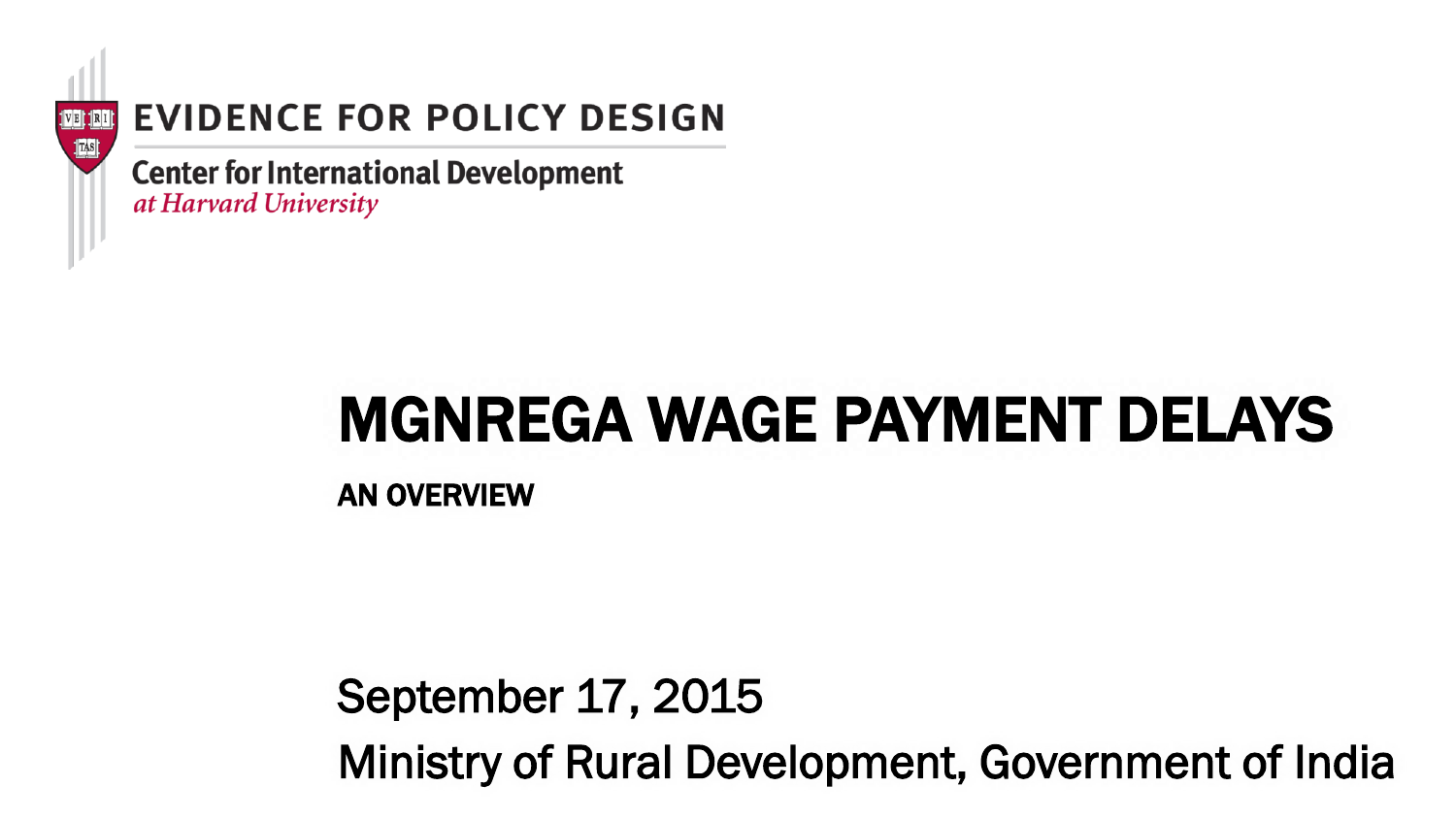# **ABOUT EPoD INDIA (1/2)**

- Evidence for Policy Design (EPoD) is part of the Center for International Development, Harvard Kennedy School
- Conviction: Public resources need to be optimized for the benefit of low-income populations through evidence-based policymaking
- Primary Activity: Research that utilizes economic tools to provide answers to pressing policy questions
- Reputed Partners
	- National Bureau of Economic Research, MA, USA
	- International Growth Centre, London, UK
	- Center for Economic Research in Pakistan, Lahore, Pakistan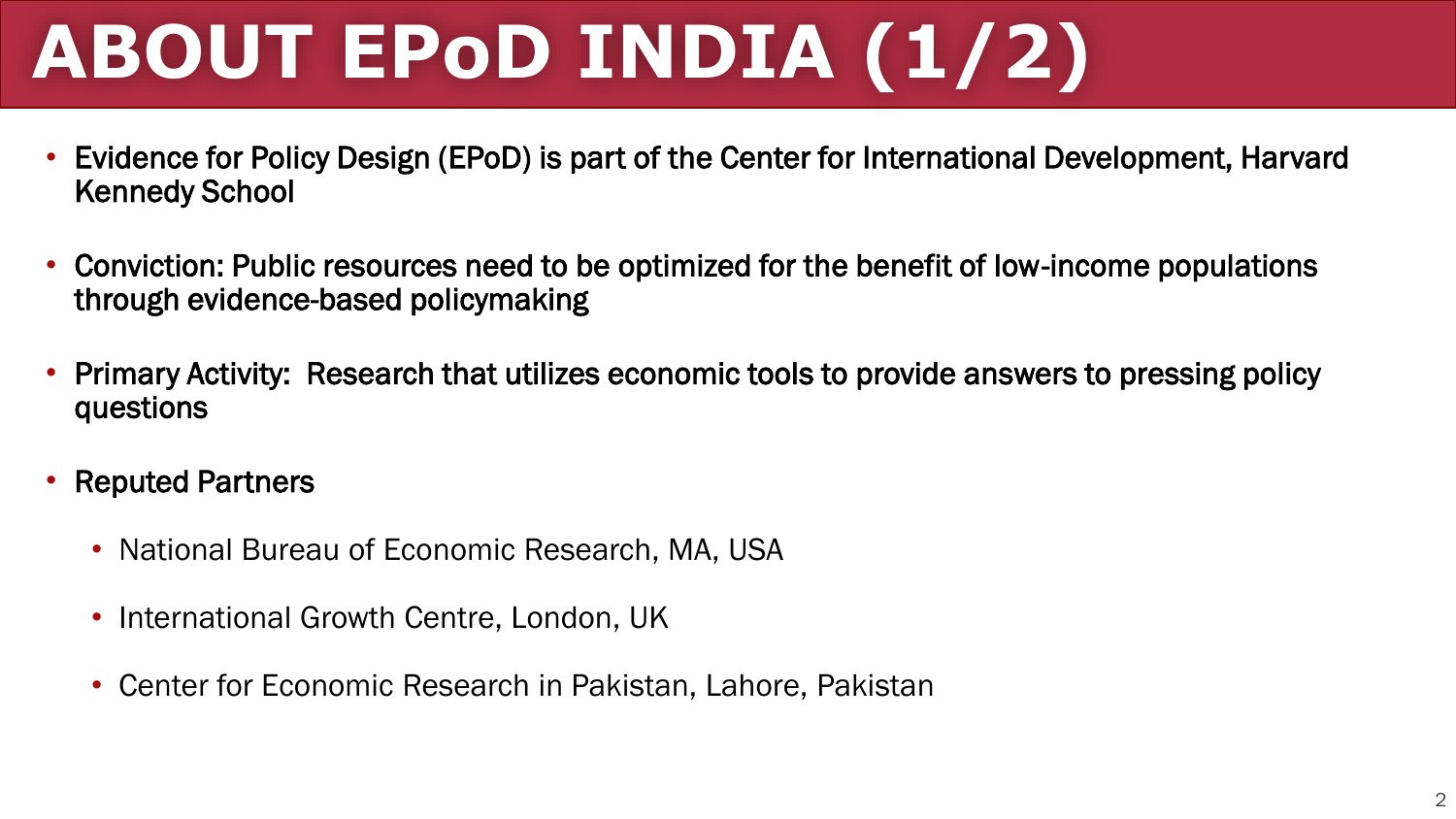# **ABOUT EPoD INDIA (2/2)**

- EPoD's partner in India is the Institute for Financial Management and Research (Chennai)
- EPoD India operates out of New Delhi, but is active across states
	- Madhya Pradesh, Kerala, Bihar
- EPoD India's current projects
	- MGNREGA Monitoring
	- Skill Training and Evaluation
	- Attendance at Central Government Offices (attendance.gov.in)
	- Environmental Compliance
	- National Rural Livelihood Mission
	- PolicyHack
	- LBSNAA training programs
- EPoD India has been working very closely with the NIC, the MoRD, and the Delhi Government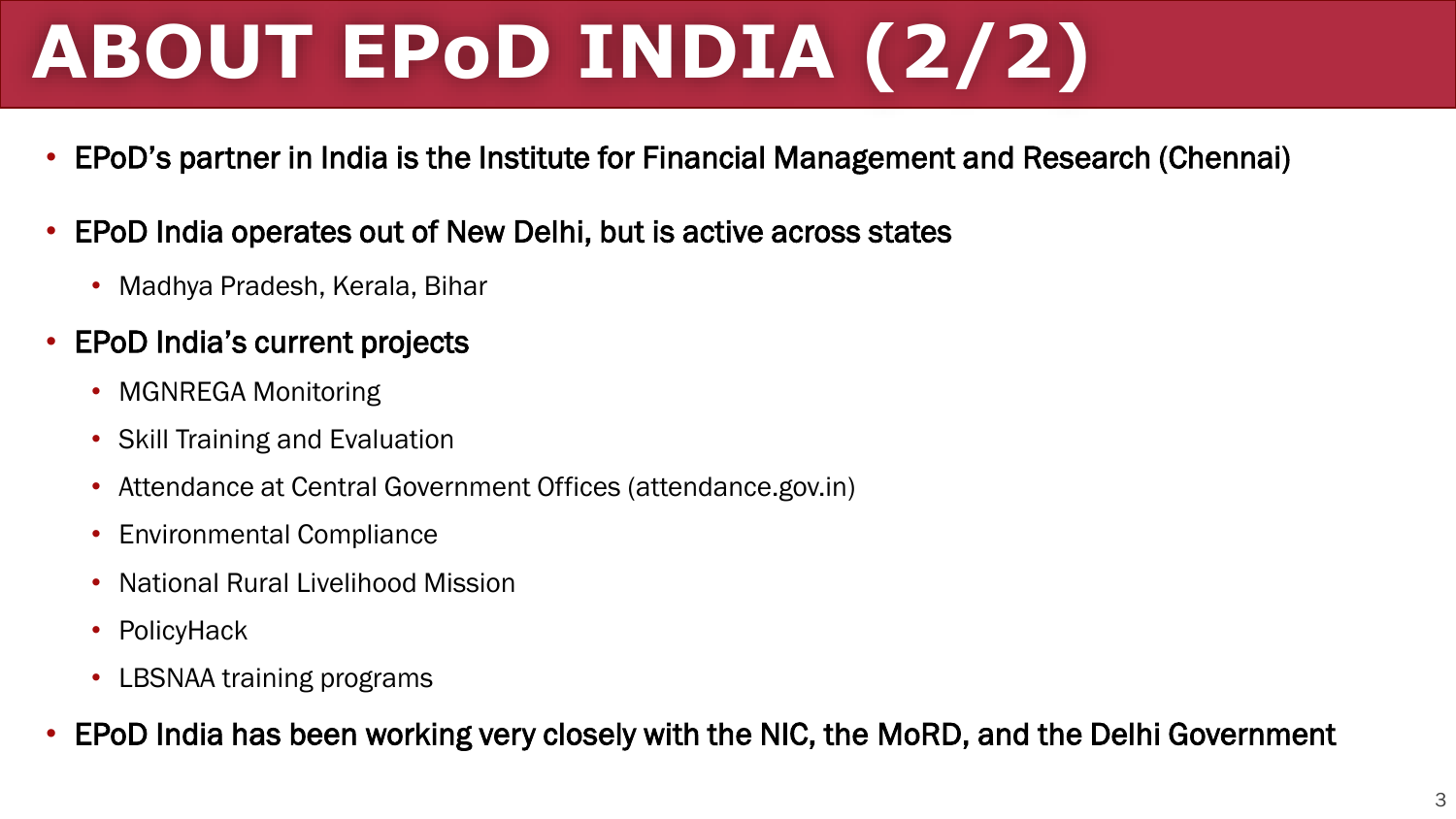## **EPoD INDIA'S ENGAGMENT WITH MGNREGA**

- Since 2013, EPoD India has been working on NREGA-related issues
	- EPoD India has been working closely with the MoRD (under an MoU)
- Our involvement is aimed at enhancing efficacy and transparency
- Engagement with MGNREGA includes the following projects
	- MGNREGA Public Data Portal
	- MGNREGA Dashboards
	- MGNREGA Report Cards for Bihar Officers
	- MGNREGA Village View

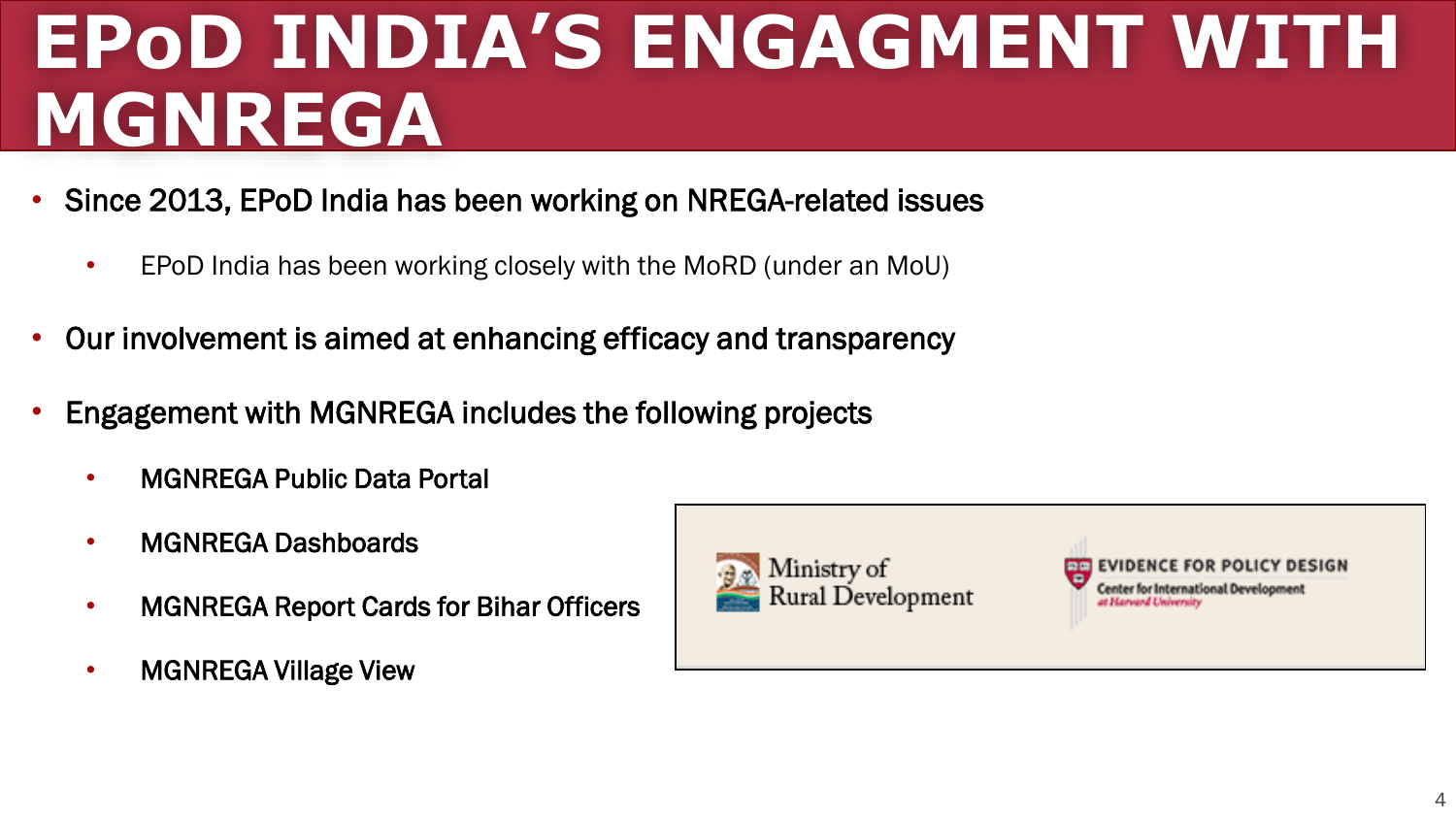



**MGNREGA Home** Contact

Ministry of **THE EVIDENCE FOR**<br>Rural Development **POLICY DESIGN** 

## **Select indicators** Worker participation details Job cards Total households applied for job card □ Total job cards issued

- $\Box$  Total job cards (SC)
- □ Total job cards (ST)

□ Total job cards (non-SC/ST)

| Select regions                                                                             | Level of detail: | State | Select year                   |
|--------------------------------------------------------------------------------------------|------------------|-------|-------------------------------|
| India                                                                                      |                  |       | 2013-2014                     |
| Andaman and Nicobar<br>Andhra Pradesh<br><b>Arunachal Pradesh</b><br>Assam<br><b>Bihar</b> |                  |       |                               |
|                                                                                            |                  |       |                               |
|                                                                                            |                  |       | View data                     |
|                                                                                            |                  |       |                               |
|                                                                                            |                  |       | Download data                 |
| Chhattisgarh                                                                               |                  |       |                               |
| Dadra & Nagar Haveli                                                                       |                  |       | For FY 2010-11<br>and Earlier |

### **[LINK TO PDP](http://mnregaweb4.nic.in/netnrega/dynamic2/dynamicreport_new4.aspx)**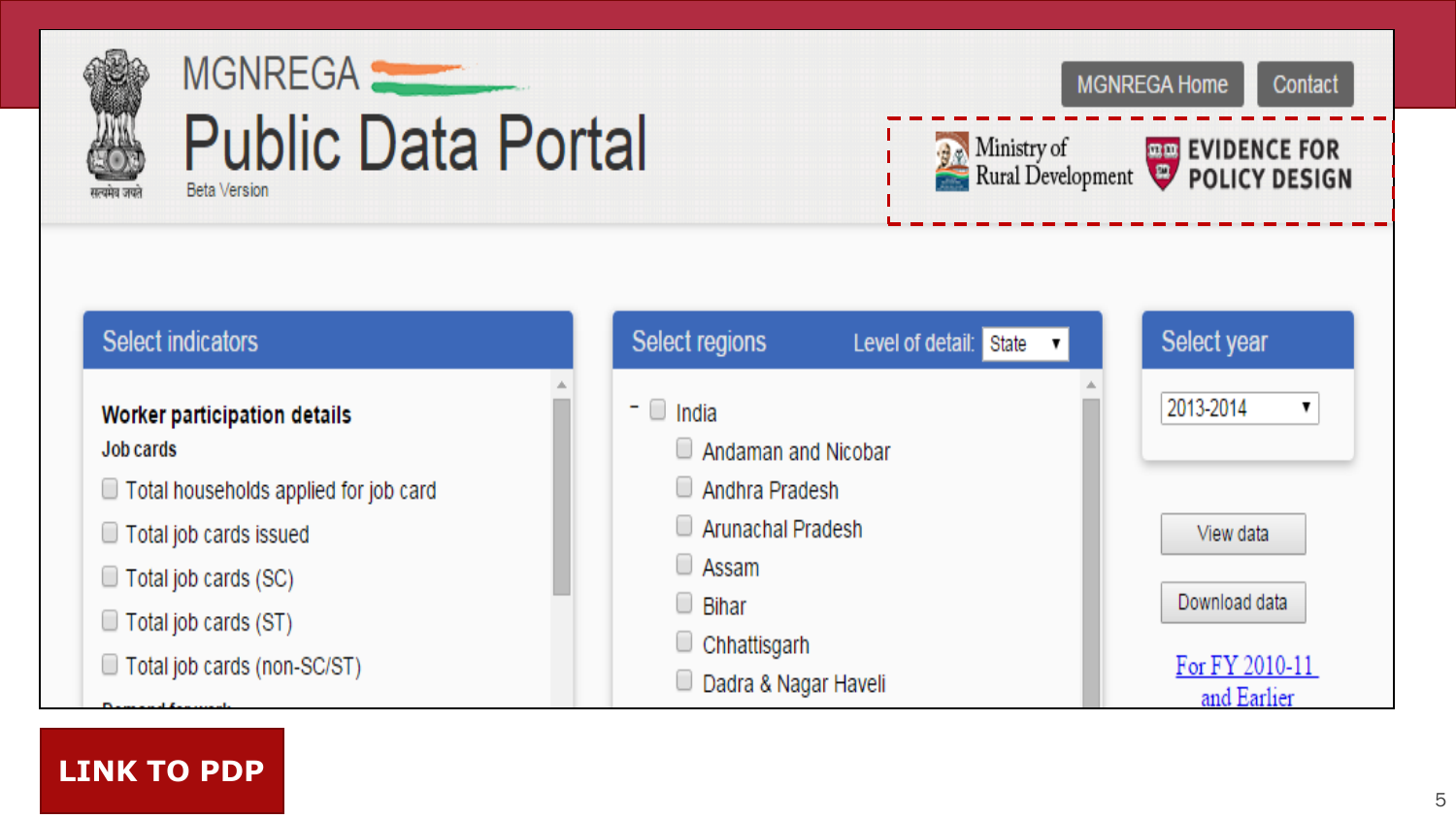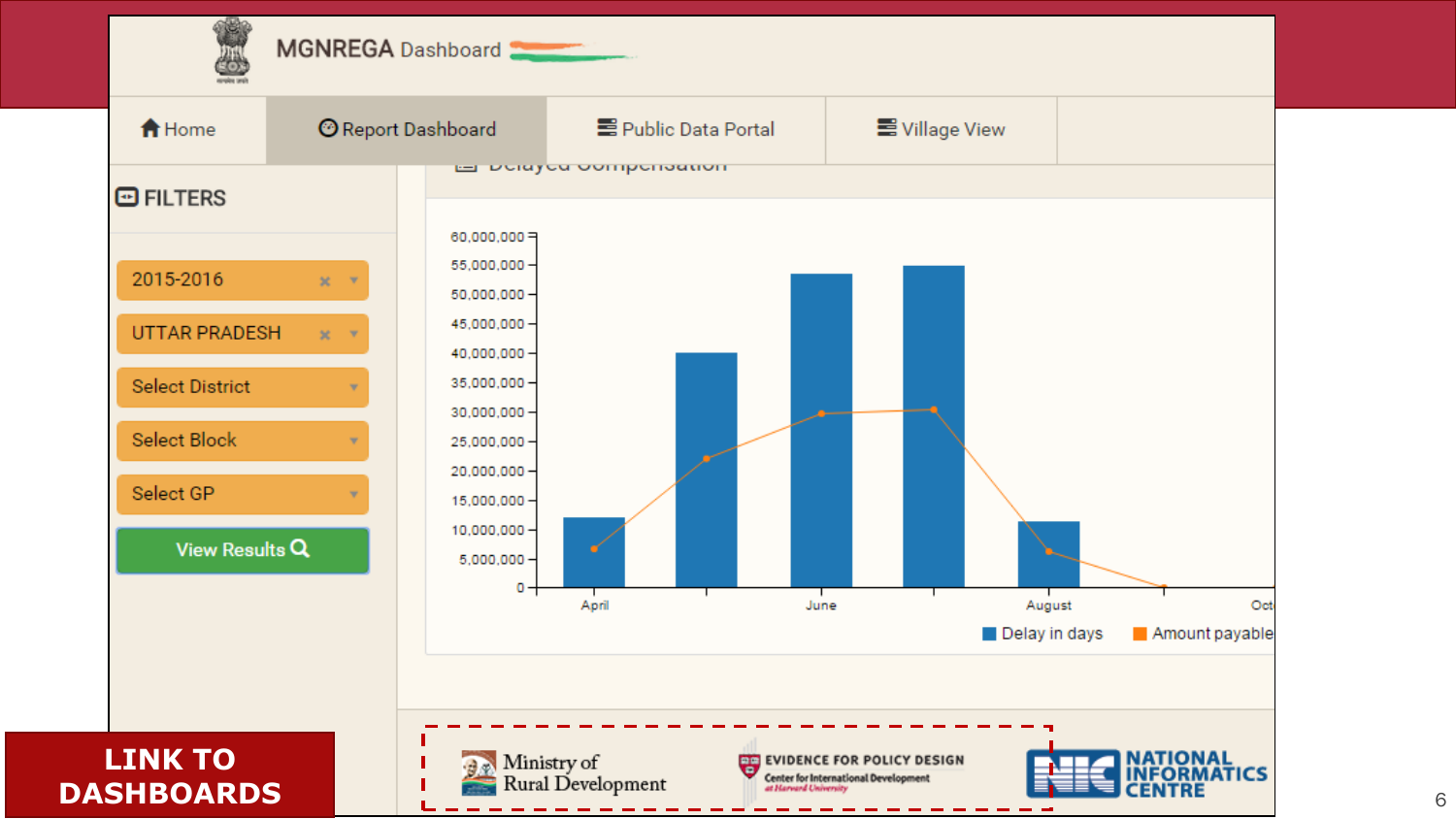|                |                  | $\overline{\mathbb{Q}}$                                                                             |                                                                       |                      |                                                     |                                     |                                            |                                       |  |
|----------------|------------------|-----------------------------------------------------------------------------------------------------|-----------------------------------------------------------------------|----------------------|-----------------------------------------------------|-------------------------------------|--------------------------------------------|---------------------------------------|--|
| <b>A</b> Home  | Report Dashboard | <b>E</b> Public Data Portal                                                                         | S Village View                                                        |                      |                                                     |                                     |                                            |                                       |  |
| <b>FILTERS</b> |                  | <b>!</b> WORKS                                                                                      |                                                                       | ×                    | <b>!</b> WORKERS                                    | ×                                   | <b>!</b> MUSTERS                           |                                       |  |
| SSAM           | $x^{-1}$         | Const of AWR from Nabaratha Club to Dijen Singha's nouse fishery<br>0403007002/RC/119958            |                                                                       | Detail               | AS-03-007-002-001/163<br>Anowar Shaikh              | Male<br>ъ                           | Paid on 31/03/2015<br>MUSTER ROLL NO. 2233 | Mar 23, 2015 - Mar 29, 2015           |  |
| ONGAIGAON      | $x - x$          | <b>RC</b>                                                                                           | May 12, 2014 - Nov 18, 2014                                           |                      | Registered on 26/11/2006                            | Detail                              | Workers   6 person-days                    | Detail                                |  |
| <b>ANGTOL</b>  | $\mathbf{x}$     | Const. of Tengaigaon PWD Rd to Sonati Singha house<br>0403007/RC/130701                             |                                                                       | Detail               | ▸<br>AS-03-007-002-001/163<br>Female<br>Jemi Begaum |                                     |                                            |                                       |  |
| ANGTOL         | $x - x$          | LD                                                                                                  |                                                                       | Oct 20, 2014 -       | Registered on 26/11/2006                            | Detail                              |                                            |                                       |  |
|                |                  | Earth filling at Sachidananda Shanti Ashram area at Tengaigaon<br>under MGNREGA                     |                                                                       | ,                    | AS-03-007-002-001/264                               | Male                                |                                            |                                       |  |
|                |                  | 0403007002/LD/107120                                                                                |                                                                       | Detail               | Binay Ch. ray<br>Registered on 30/11/2006           | Detail                              |                                            |                                       |  |
|                |                  | <b>RC</b><br>Imp of vill link Rd at Tilpukhuri under MGNREGA                                        |                                                                       | Dec 24, 2014 -<br>×. | AS-03-007-002-001/264                               | Female                              |                                            |                                       |  |
|                |                  | 0403007002/RC/134404                                                                                |                                                                       | Detail               | Sameli Ray<br>Registered on 30/11/2006              | Detail                              |                                            |                                       |  |
|                |                  | <b>RC</b><br>Const of Rd from Tengaigaon PWD Tiniali near Bidhanu Barman via                        |                                                                       | Dec 24, 2014 -       | AS-03-007-002-001/296                               | Female                              |                                            |                                       |  |
|                |                  | Khagen Choudhury house<br>0403007/RC/134423                                                         |                                                                       | ,<br>Detail          | Rebati Ray<br>Registered on 20/06/2006              | Detail                              |                                            |                                       |  |
|                |                  | <b>DW</b>                                                                                           |                                                                       | Mar 23, 2015 -       | AS-03-007-002-001/296                               | Male                                |                                            |                                       |  |
|                |                  | Const of RCC Ringwell near Dinesh Dutta & Chandan Dutta house at<br>Tengaigaon<br>0403007002/DW/158 |                                                                       | ,                    | <b>Biswanath Ray</b><br>Registered on 20/06/2006    | Detail                              |                                            |                                       |  |
|                |                  | <b>FR</b>                                                                                           |                                                                       | Detail               | AS-03-007-002-001/46                                | Female                              |                                            |                                       |  |
|                |                  | Const of Swargadeo Rudra Singha Adarsha Pukhuri at Tilpukhuri Ph-<br>1 14-15.                       |                                                                       | Mar 27, 2015 -       | Damayanti Singha<br>Registered on 03/09/2006        | Detail                              |                                            |                                       |  |
|                |                  | Ministry of<br><b>Rural Development</b>                                                             | <b>EE EVIDENCE FOR POLICY DESIGN</b><br>Center for International Deve |                      | <b>NATIONAL</b><br>INFORMATICS                      | International<br><b>Development</b> |                                            | <b>LINK TO VILLAGE</b><br><b>VIEW</b> |  |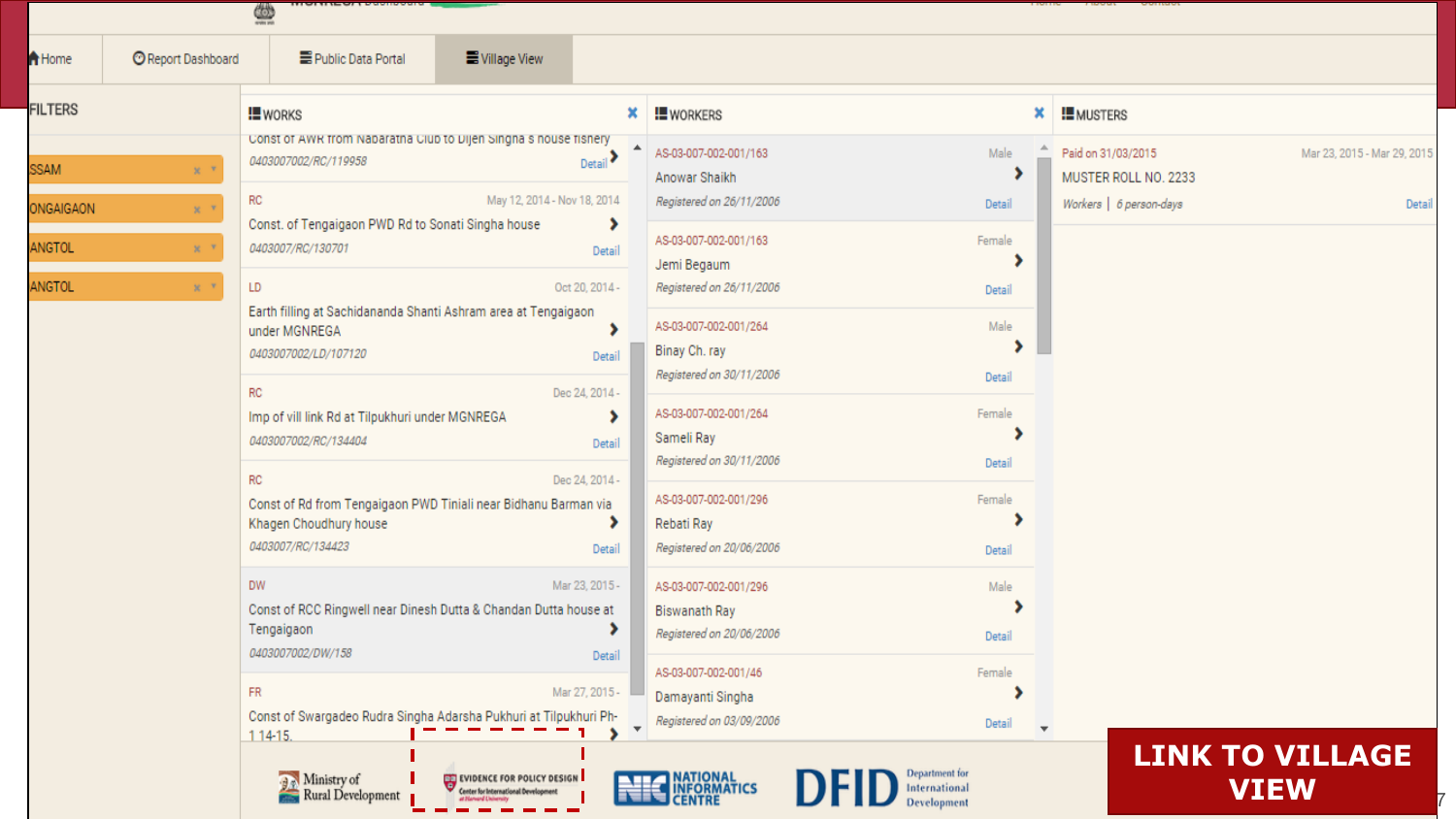

## **EVIDENCE FOR POLICY DESIGN**

**Center for International Development** at Harvard University

## PAYMENT DELAYS UNDER MGNRGEA

AN ANALYSIS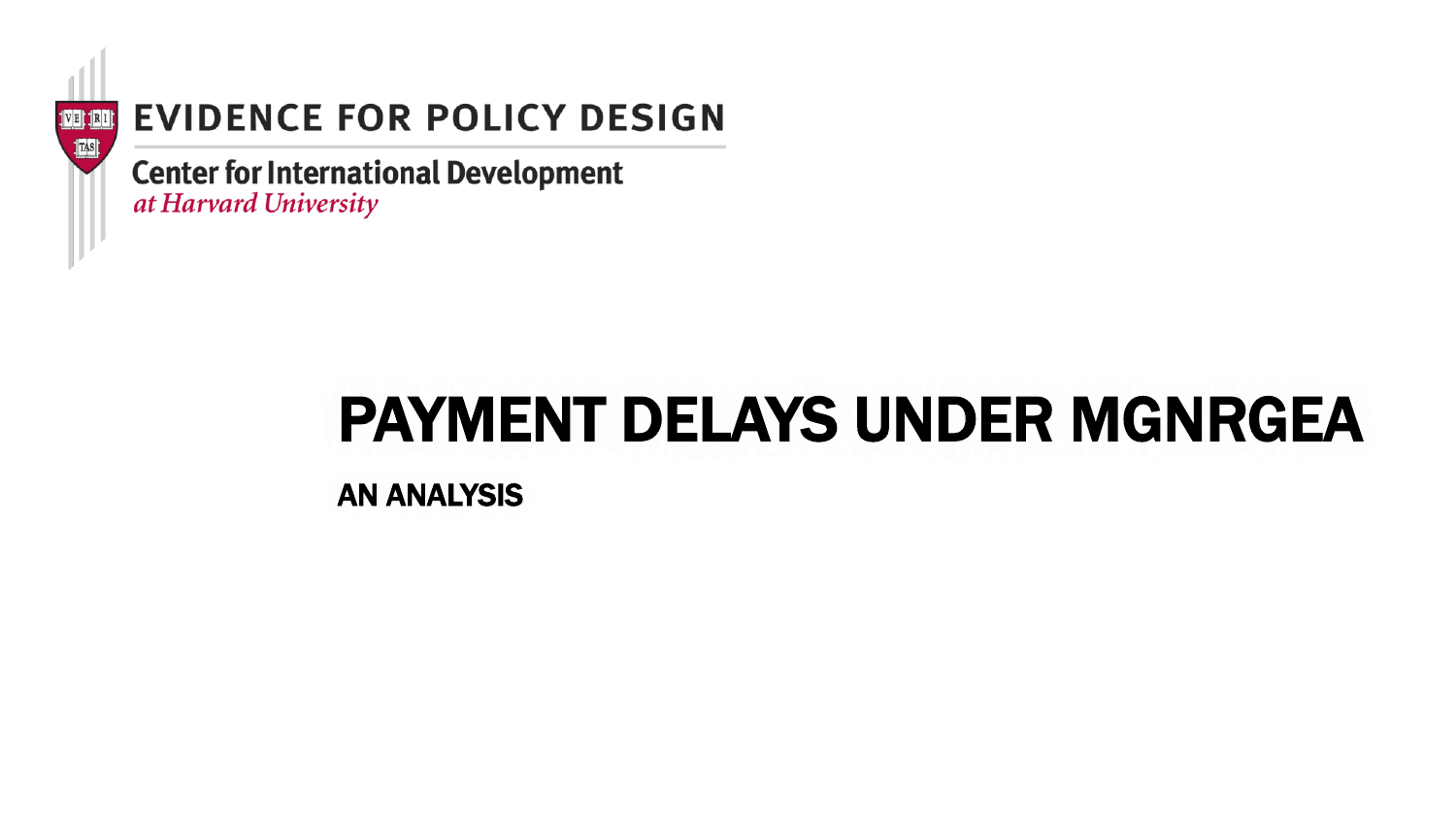# **EXECUTIVE SUMMARY**

#### • Payment Disbursal process involves multiple steps and actors

- Block Office
- Gram Rozgar Sewak (GRS)
- Engineers/Technical Assistant
- Village/Panchayat Administration

### • For FY 2014-15, across most states/UTs, average time for wage payment was more than 15 days

• Of 20 states/Uts for which data is available, only Puducherry has an average<15 days

### • Most delays happening at three stages

- MR Closure to Data Entry into MIS
- MIS Data Entry to Wage List Generation
- First Sign on FTO to Second Sign

#### • Delays are proving detrimental to beneficiaries and MGNREGA's appeal

- Undermining the goal of smoothing income shocks
- Evidence that demand is lowered by delays in payment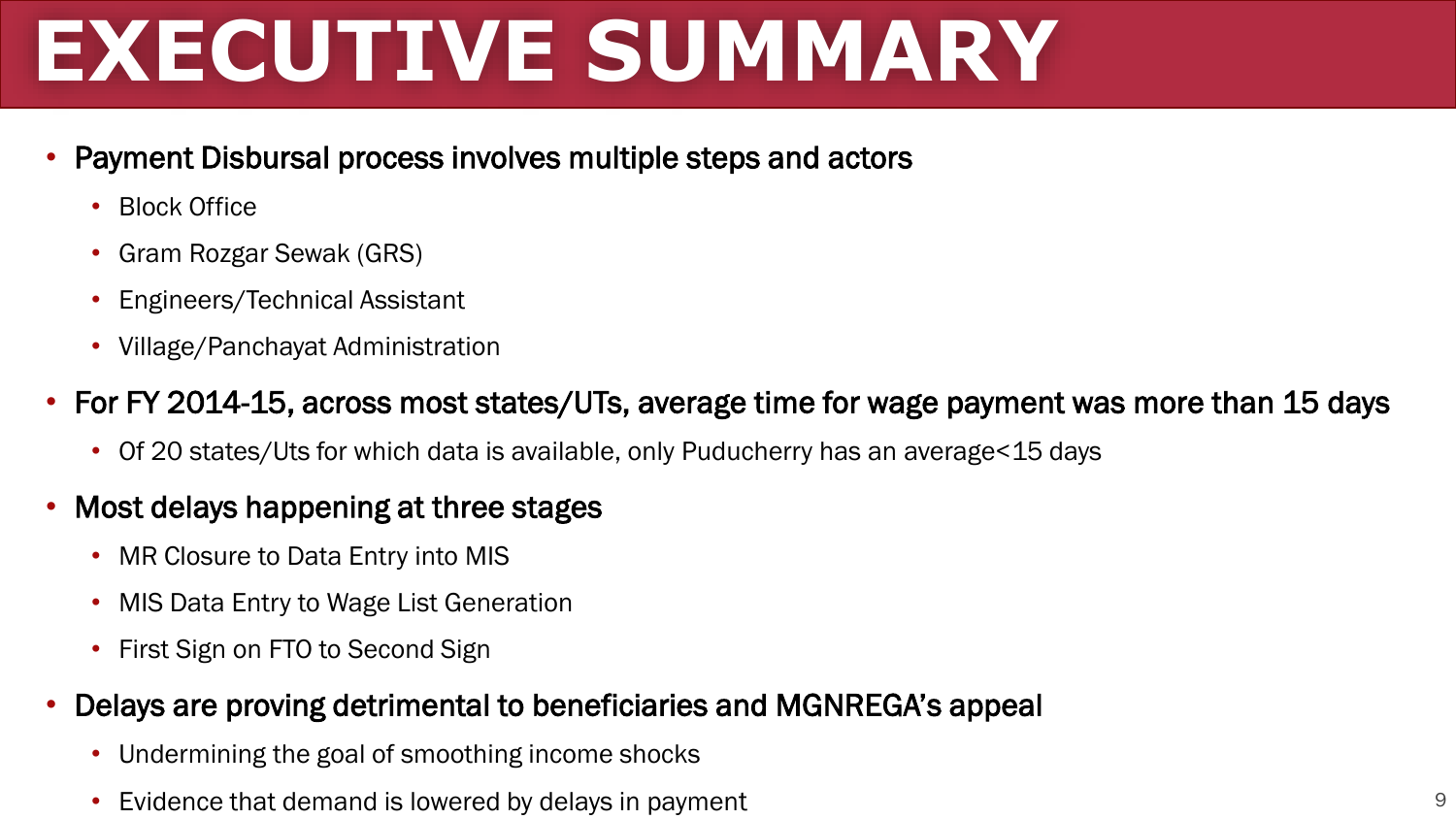## **PAYMENT PROCESSING SYSTEM (EXAMPLE FROM UTTAR PRADESH)**



Note: White boxes beneath steps present the officials responsible for implementing that step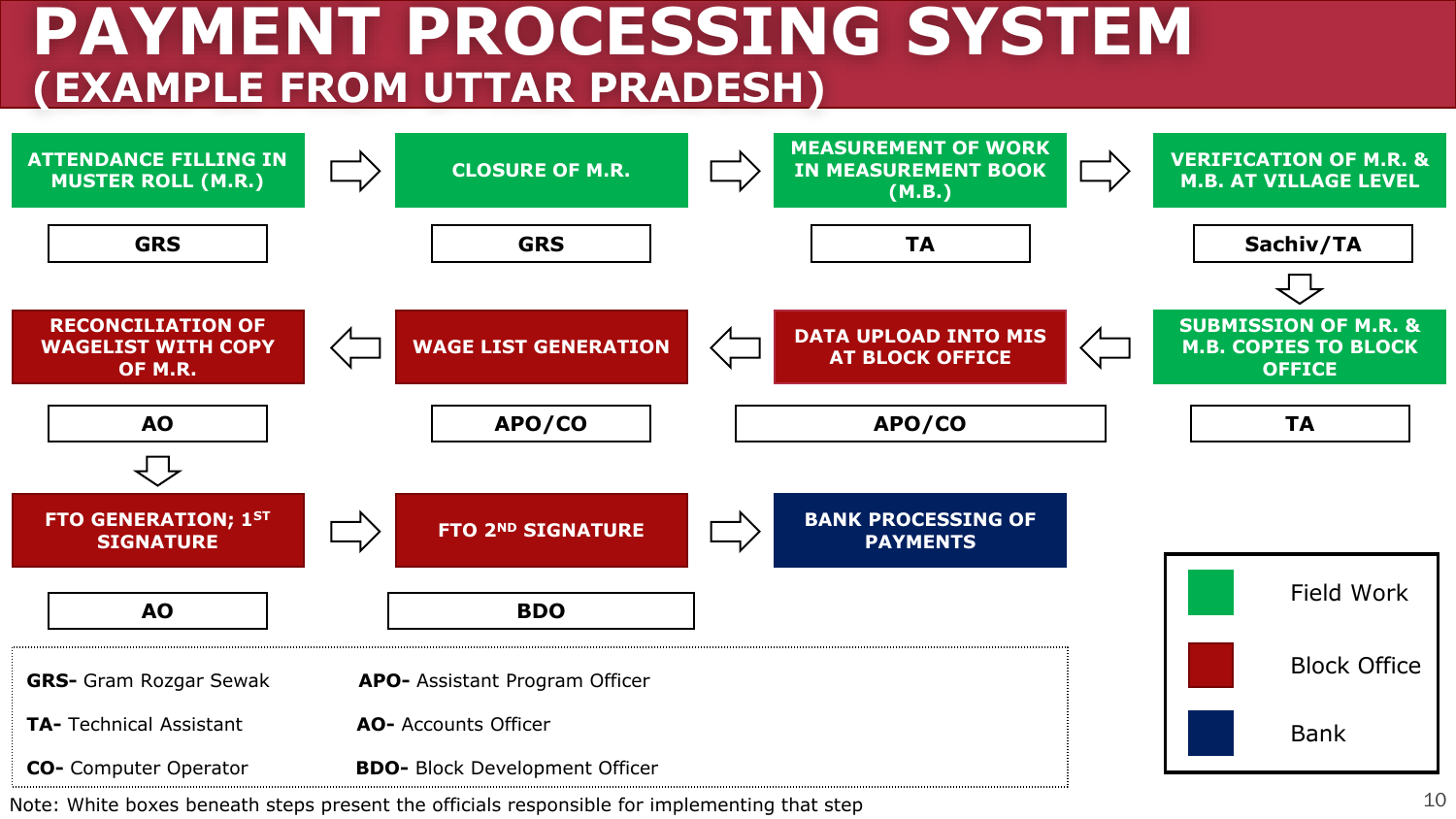## **STATE-WISE PERFORMANCE FY 2014-15**



Note: Time-stamped data was unavailable for other states  $11$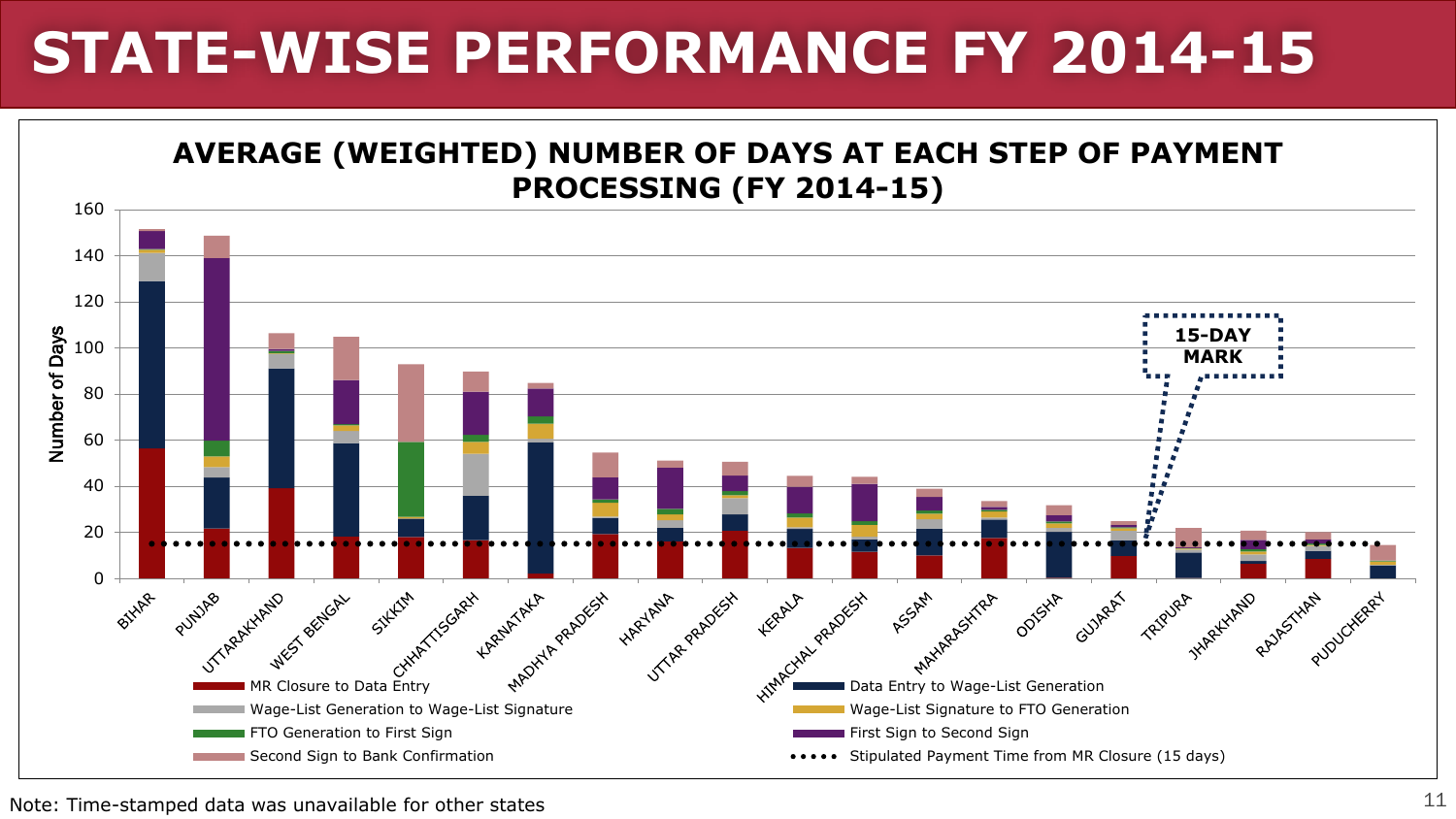## **INTRA-STATE DISPARITIES IN PAYMENT PROCESSING FY 2014-15**

**PUNJAB- ONE OF THE WORST PERFORMERS (BEST AND WORST-PERFORMING DISTRICTS)** **JHARKHAND- ONE OF THE BEST PERFORMERS (BEST AND WORST-PERFORMING DISTRICTS)**

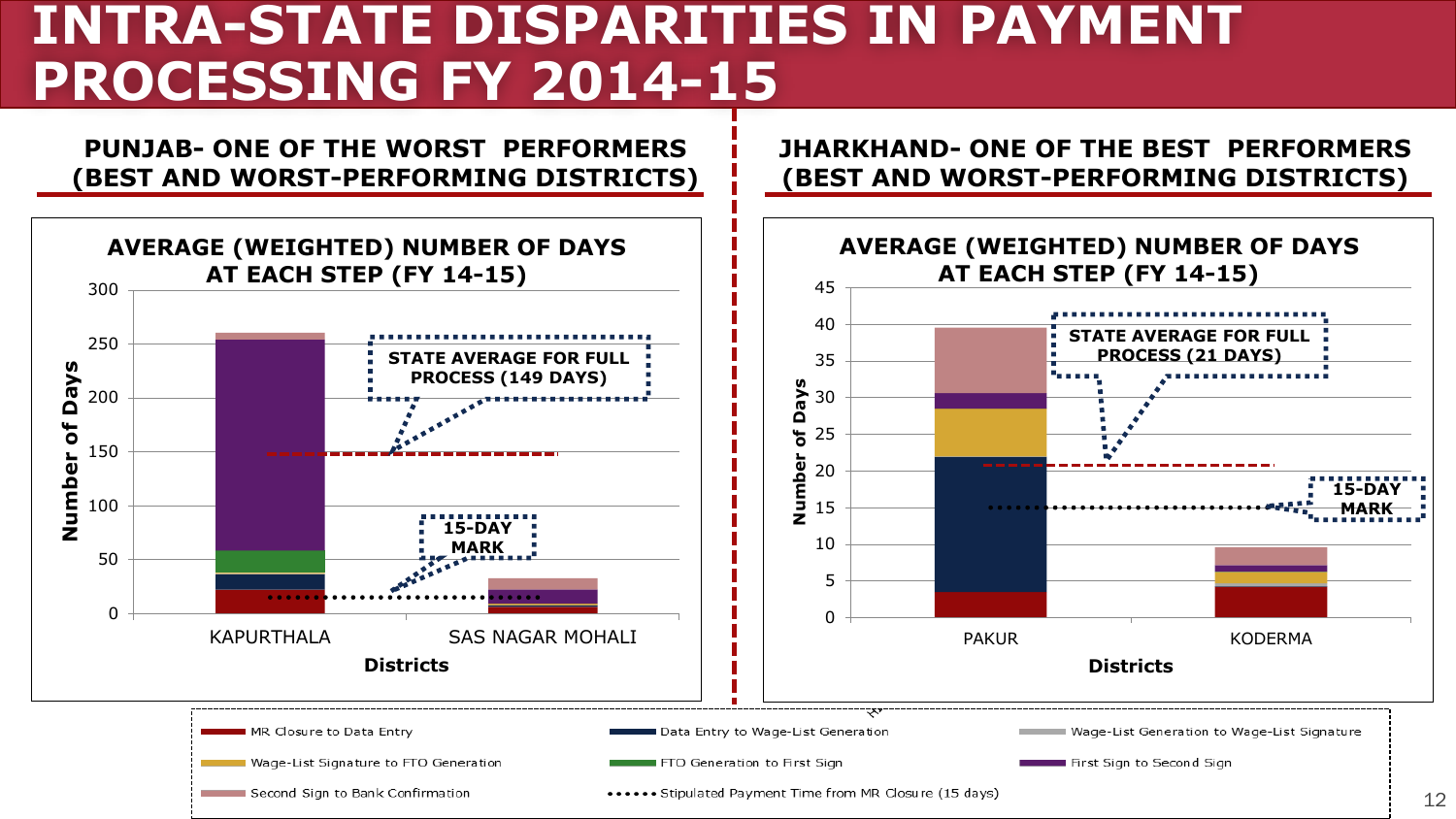# SOURCES OF DELAY (1/2)

- Major bottlenecks at three steps
	- MR Closure to Data Entry into MIS
	- MIS Data Entry to Wage List Generation
	- First Sign on FTO to Second Sign



Note: Time-stamped data available for 438 districts (of 676 total)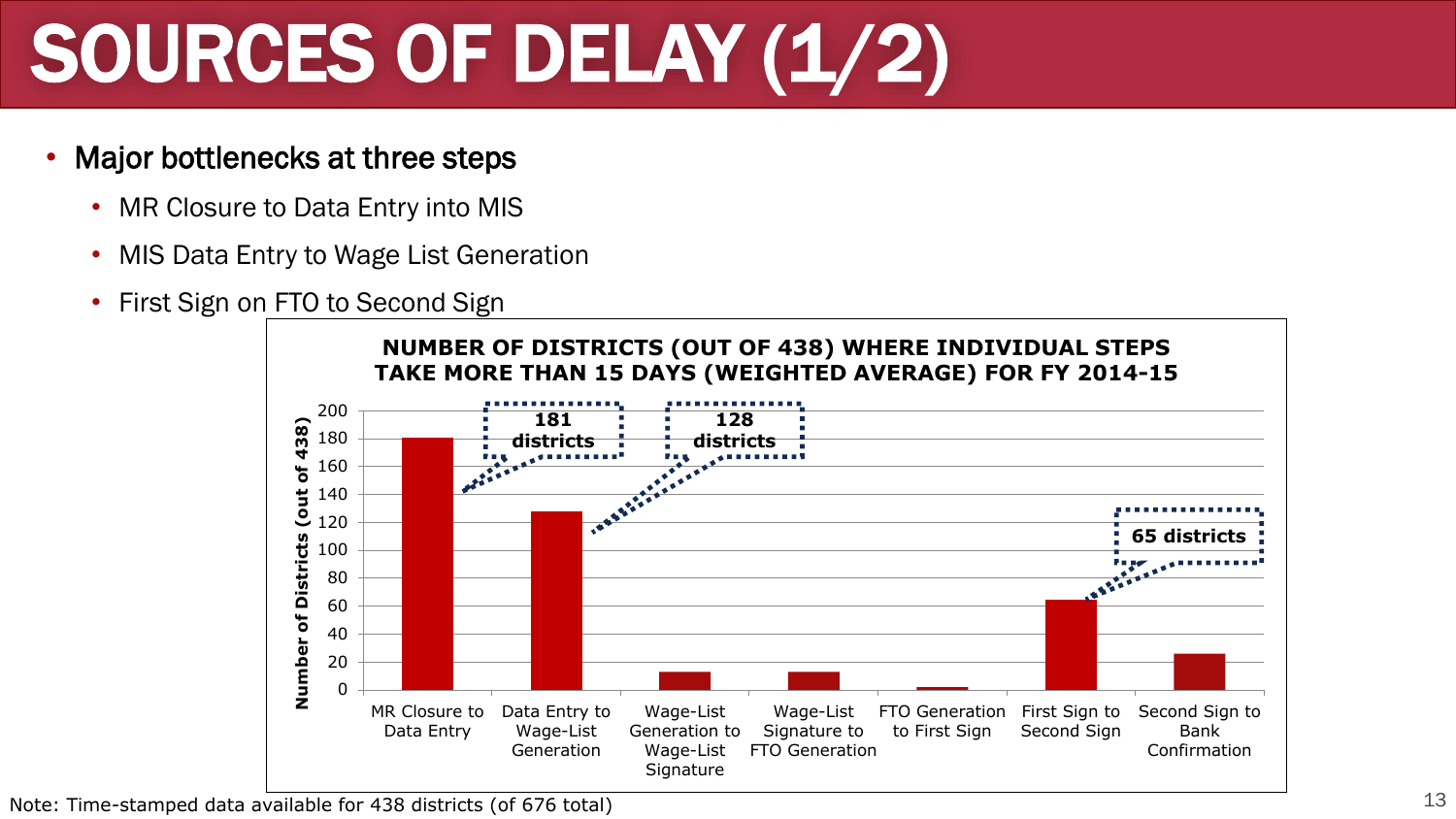# SOURCES OF DELAY (2/2)\*

- MR Closure to Data Entry into MIS
	- Informational Failures among GRS, Engineers, Block Office, Sachiv
	- Data Connectivity Problem at the Block Office
	- Violation of deadlines by officials due to over-burdened work schedules, lack of motivation, etc
- MIS Data Entry to Wage List Generation
	- Uploading only MR details in time, and not MB details
		- Engineers violating deadlines
- First Sign on FTO to Second Sign
	- BDO's unavailability
	- Data Connectivity Problem at the Block Office

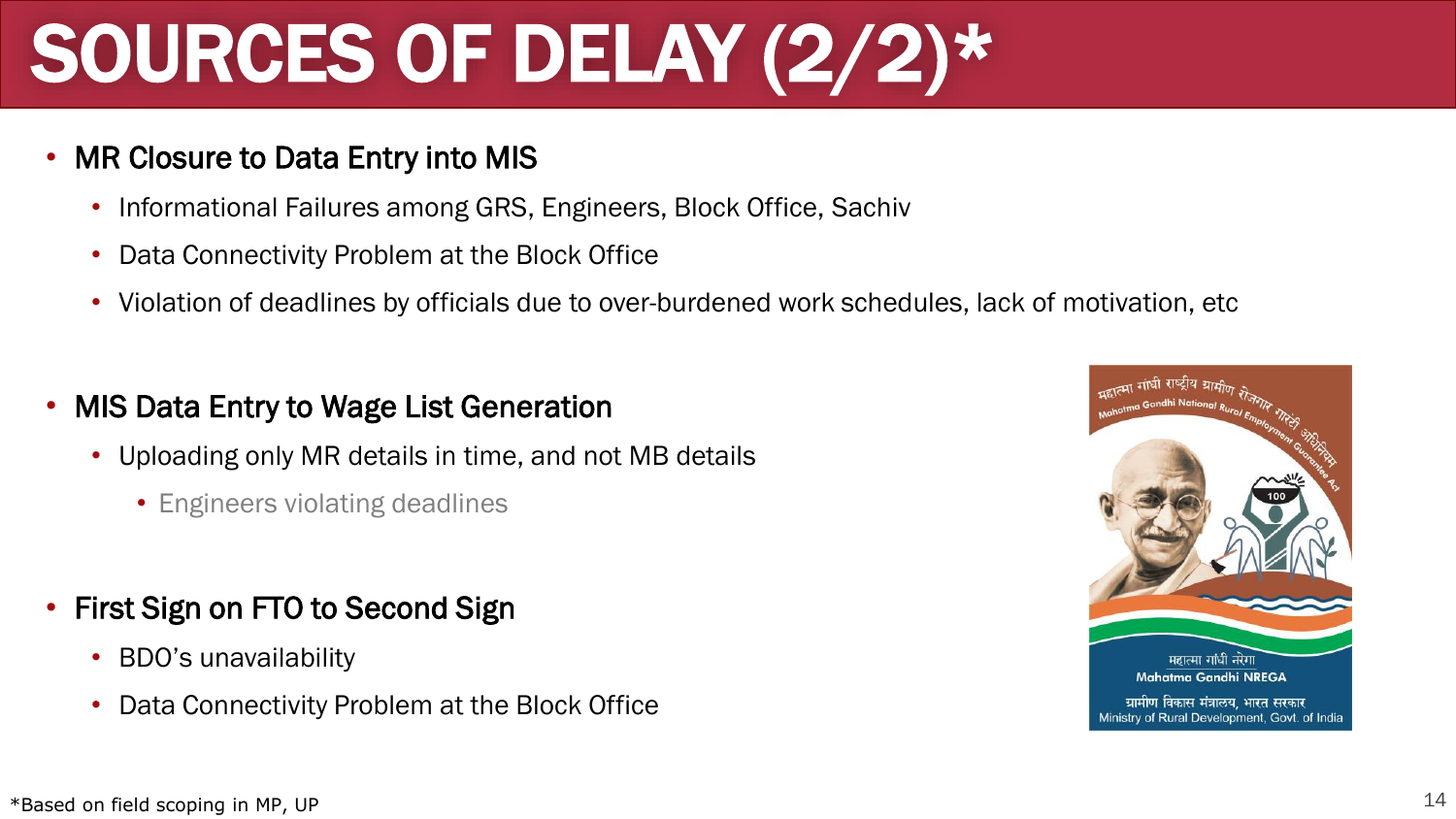# CONSEQUENCES OF DELAYS

#### • Purpose of MGNREGA is defeated

• Harder to effectively smooth income throughout the year when faced with delays

### • MGNREGA becomes unattractive source of employment

• Delays make other sources of employment more attractive

- New avenues for informal lending by richer individuals in village
	- Sarpanch may provide upfront payments, and then recover money with his share\*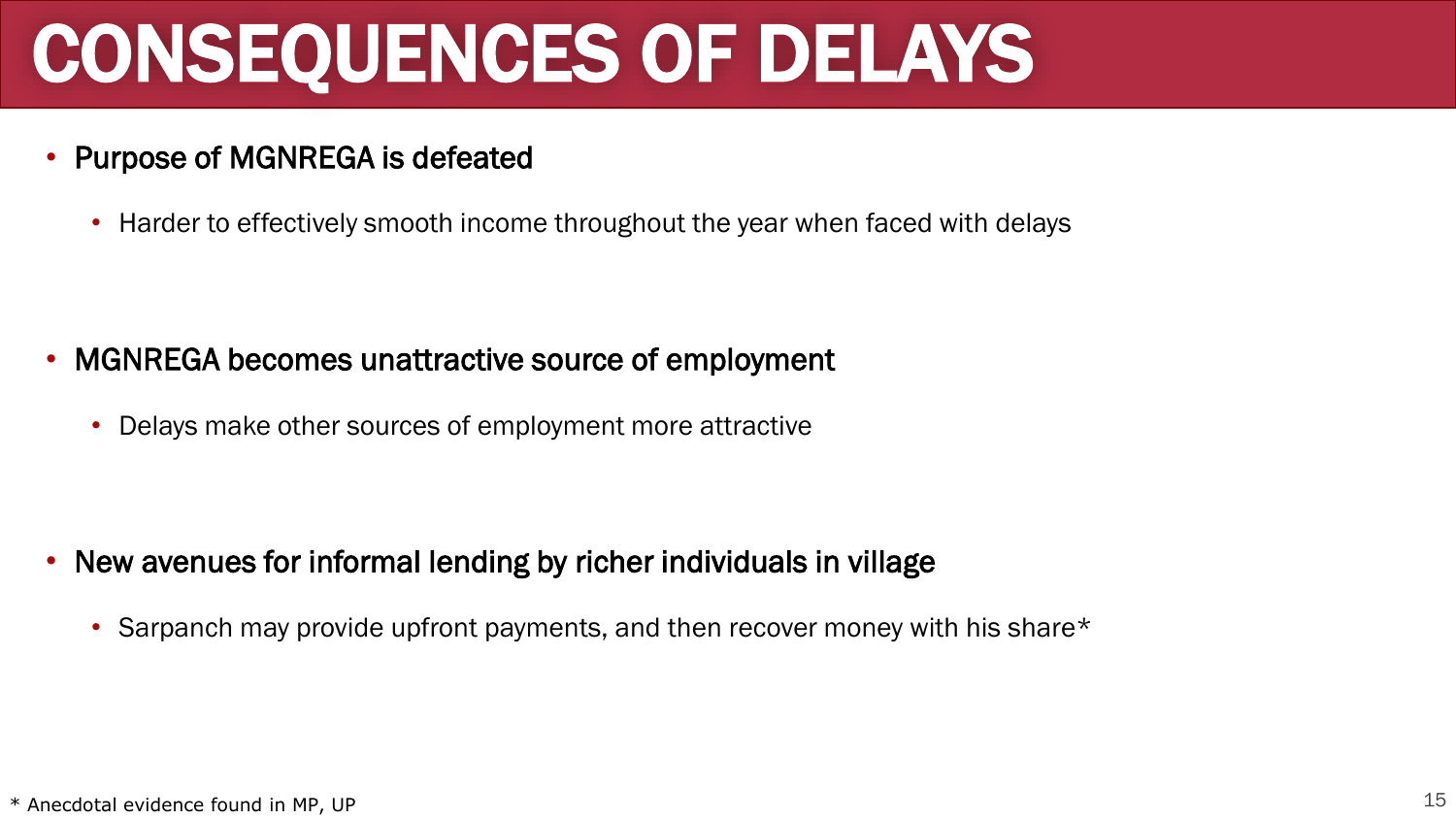# WHAT WE PROPOSE TO DO?

#### • A Management and Information Tool

- Aimed at fixing responsibility for delays at the ground level
- Currently under development (final stages)
- Pace of development currently contingent upon response from MoRD's NIC unit

### **Major Features**

- Cost-effective
- Real-time updates
- Benchmarking

#### • Part of our ongoing engagement with the MoRD

• Work order Issue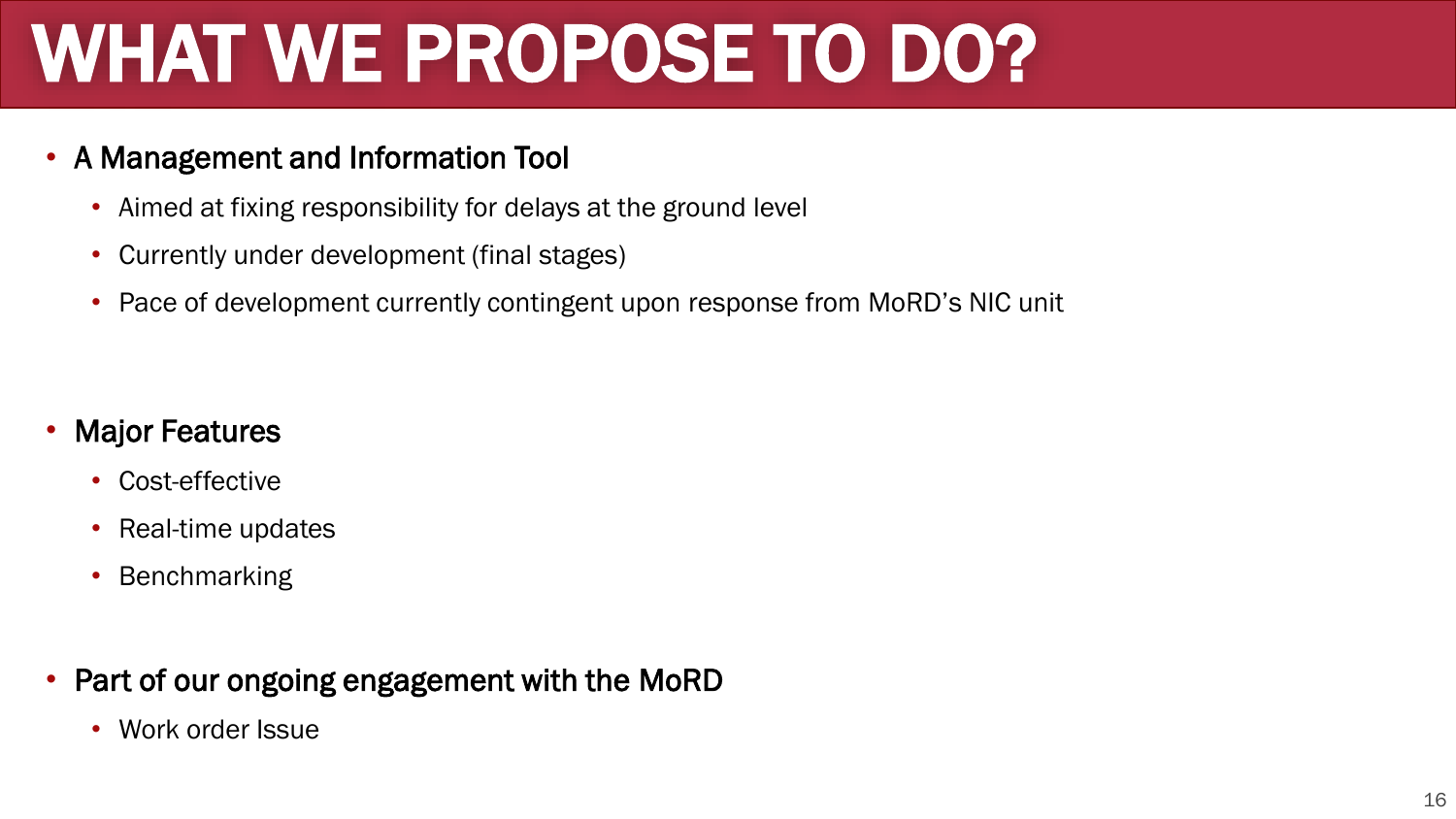## PRESENTED BY



## **EVIDENCE FOR POLICY DESIGN**

**Center for International Development** at Harvard University

## September 2015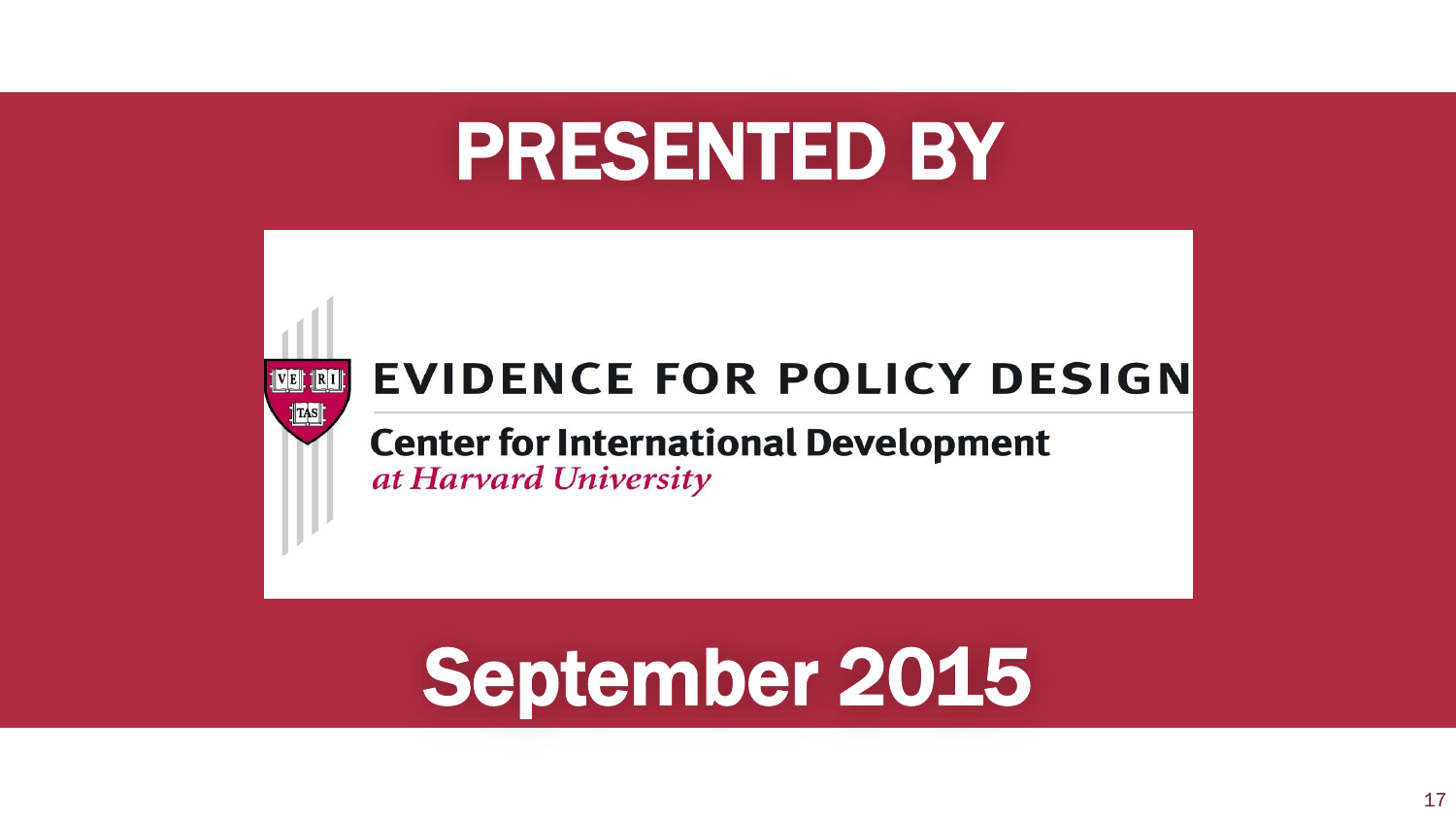## APPENDIX-1